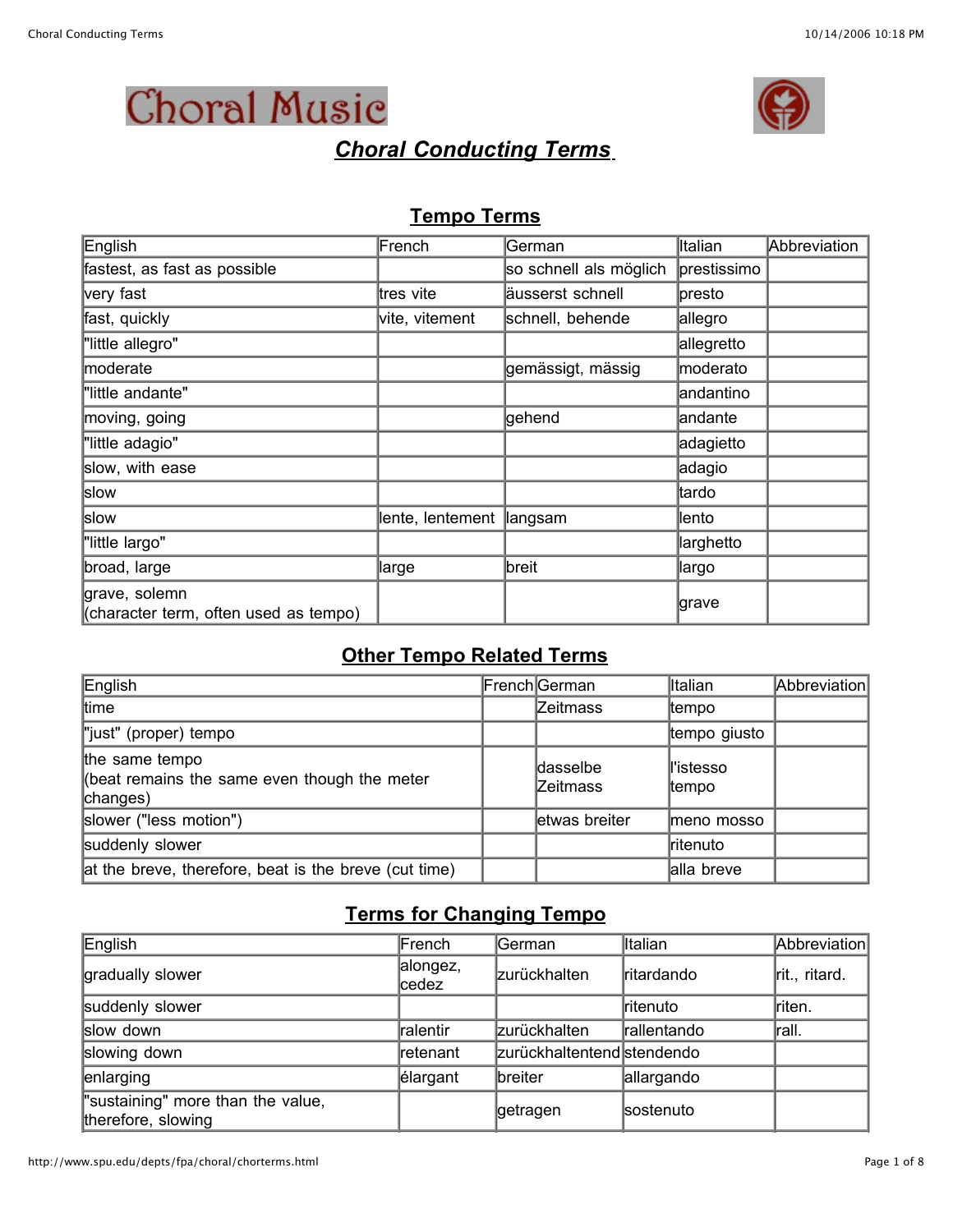| pressing on                        | <b>lpressez</b> | drängend,<br>dringend | lpressando                 |  |
|------------------------------------|-----------------|-----------------------|----------------------------|--|
| become faster                      | lpoussez        | beschleunigt          | accelerando,<br>stringendo |  |
| hurrying                           | empressé        | eilend                | lincalzando                |  |
| without measure, therefore, freely |                 |                       | senza misura               |  |
| with measure, therefore, strictly  |                 |                       | alla misura                |  |
| freely                             | llibrement      | ∦frei                 | a piacere                  |  |
| stolen time, therefore, flexible   |                 |                       | rubato                     |  |
| at pleasure of performer           | lá volonté      |                       | ad libitum                 |  |

### **Modifying Words**

| English                                 | French                               | German       | ∥talian                | Abbreviation |
|-----------------------------------------|--------------------------------------|--------------|------------------------|--------------|
| very                                    | ltrés                                | sehr         | molto                  |              |
| very, enough, rather                    | assez                                |              | assai                  |              |
| a little                                | un peu                               | letwas       | un poco                |              |
| more                                    | plus de                              | ∣mehr        | ∣piu                   |              |
| ∣too                                    | ∣trop                                |              | ∥troppo                |              |
| but not too much                        |                                      |              | ma non troppo          |              |
| not too                                 |                                      |              | non troppo             |              |
| always                                  | ∣toujours                            | limmer       | sempre                 |              |
| suddenly                                | soudainment                          | ∣plötzlich   | subito                 |              |
| little by little                        | peu á peu                            | allmählich   | poco a poco            |              |
| similarly (continue in the same manner) | similarment                          | immer gleich | simile                 |              |
| with movement                           | avec mouvement mit Bewegung con moto |              |                        |              |
| comfortable, easy, convenient           | commode                              | gemächlich   | comodo                 |              |
| all                                     | ltout                                | ∣ganz        | ∥tutti                 |              |
| ∥ess                                    | moins                                | wenig        | ∣meno                  |              |
| with, with the                          |                                      |              | col, col' colla, colle |              |

### **Character Terms**

| English          | French         | German                      | Italian          | Abbreviation |
|------------------|----------------|-----------------------------|------------------|--------------|
| <b>Sweet</b>     | ldoux          | lieblich                    | dolce            |              |
| <b>Isweetest</b> |                |                             | dolcissimo       |              |
| with vigor       | avec force     | kräftic                     | con brio, brioso |              |
| lanimated        | lanimé         | belebend, belebt, bewegt    | lanimato         |              |
| expressively     | expressivement | ausdrucksvoll               | espressivo       |              |
| calm, quieting   | calme          | beruhigt, beruhigend, ruhig | calmado          |              |
| soft, gentle     | doucement      | sanft, zart                 | tranquillo       |              |
| singing          | chantant       | gesangvoll                  | cantabile        |              |
| sad, mournful    | douloureaux    | traurig                     | dolente          |              |
| solemn           | solennel       | lfeierlich                  | grave            |              |
| flowing          | lcoulant       | ffliessend                  | scioltamente     |              |
| with fire        | avec feu       | mit Feuer                   | con fuoco        |              |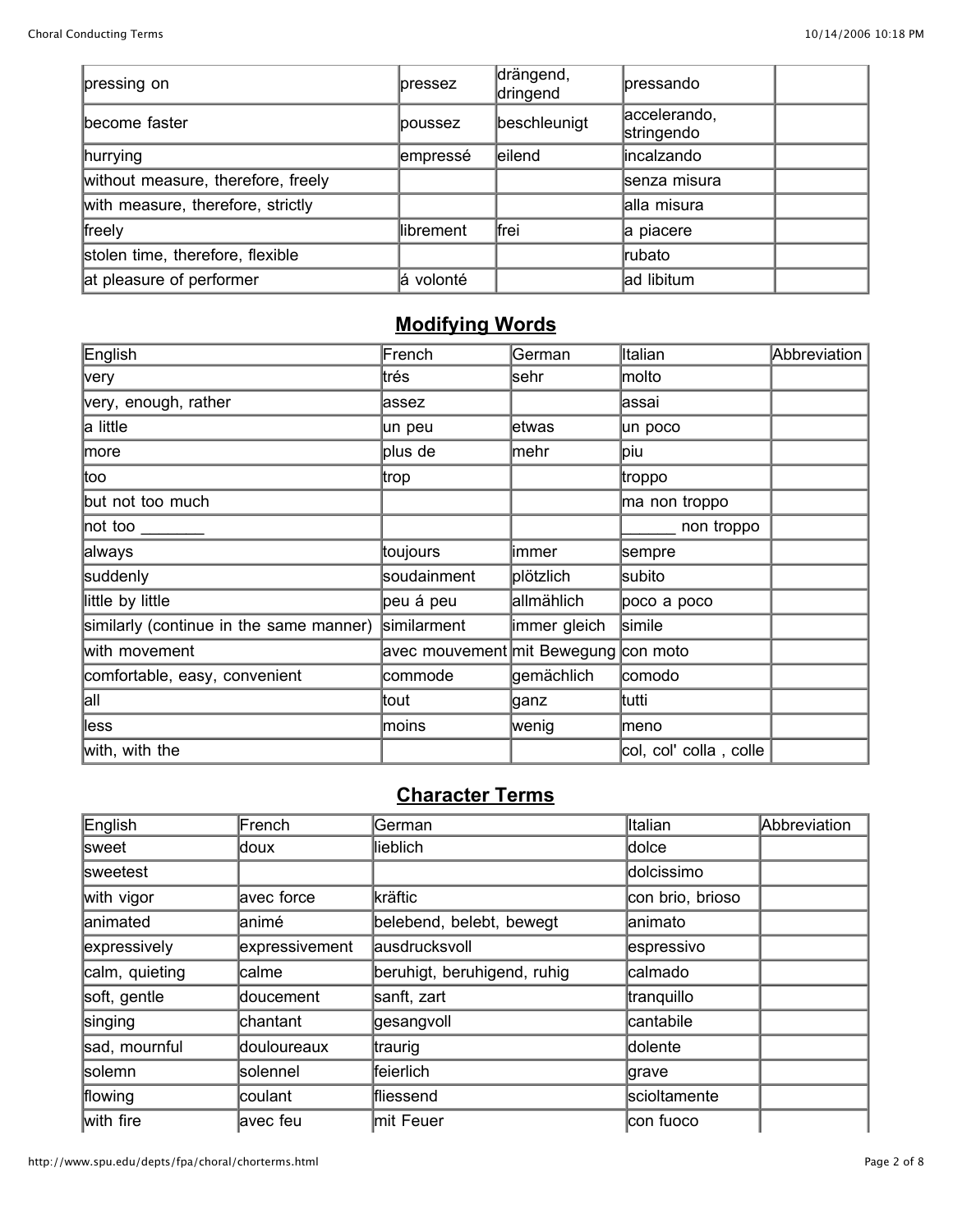| llively            | vif, vivement  | lebendig, lebhaft, sehr schnell | lvivace           |  |
|--------------------|----------------|---------------------------------|-------------------|--|
| heavy              | llourd         | <b>schwer</b>                   | pesante           |  |
| held, sustained    | <b>soutenu</b> | gehalten                        | ltenuto           |  |
| majestic           | majestueux     |                                 | <b>Imaestoso</b>  |  |
| dying away         | lmourant       | lerloschend                     | <b>Imorendo</b>   |  |
| playful            | enjoué         | scherzhaft                      | scherzando        |  |
| simple, unaffected | simple         | leinfach                        | semplice          |  |
| sighing, plaintive | soupirant      | lseufzen                        | sospirando        |  |
| agitated           | ∣agité         | stürmisch                       | agitato           |  |
| broadly            | large          | breit                           | <b>largamente</b> |  |

### **Dynamic Marks**

| English    | French | German                     | Italian     | Abbreviation |
|------------|--------|----------------------------|-------------|--------------|
| softest    |        |                            | pianissimo  | ∥pp          |
| soft       |        | piano; leise               | lpiano      |              |
| half-soft  |        | $ mezzo-$ ; mittel-; halb- | mezzo piano | ∣mp          |
| half-lound |        | mezzo-; mittel-; halb-     | mezzo forte | lmf          |
| lloud      |        | $\ $ aut                   | lforte      |              |
| lloudest   |        | sehr stark                 | fortissimo  |              |

## **Terms for Changing Dynamics**

| English        | lFrench    | lGerman.           | lltalian            | <b>Abbreviation</b> |
|----------------|------------|--------------------|---------------------|---------------------|
| lincreasing    | laccroitré | lanwachsend        | <b>Icrescendo</b>   | cres.               |
| decreasing     | ldecroitré | <b>Ivermindern</b> | <b>Idecrescendo</b> | ldecres.            |
| diminishing    | diminué    | labnehmend         | <b>Idiminuendo</b>  | ldim.               |
| barely audible |            |                    | lestinto            |                     |

### **Accent Terms**

| English                     | French | lGerman. | <b>Italian</b>        | Abbreviation |
|-----------------------------|--------|----------|-----------------------|--------------|
| forcing                     |        |          | forzando<br>sforzando | sf, sfz      |
| forced                      |        |          | ∥forzato<br>sforzato  | sf, sfz      |
| strengthening               |        |          | rinforzando           | lrf, rfz     |
| loud, then immediately soft |        |          | fortepiano            | ∥tp          |

### **Connecting Terms**

| English            | ⊪rench     | lGerman    | <b>I</b> talian         | Abbreviation |
|--------------------|------------|------------|-------------------------|--------------|
| lattatched         | lenchainez | lanheftend | attacca, attacca subito |              |
| follow immediately |            |            | <b>Seque</b>            |              |

### **Division and Octave Terms**

| English | ll-ronch             | 'ormon       | <u>IItalian</u> | ۱Δ      |
|---------|----------------------|--------------|-----------------|---------|
|         | <b>GIILI</b>         | udi.         | udi.            | vialion |
| divided | . .<br><b>IVISES</b> | <br>lgeteilt | <b>divisi</b>   |         |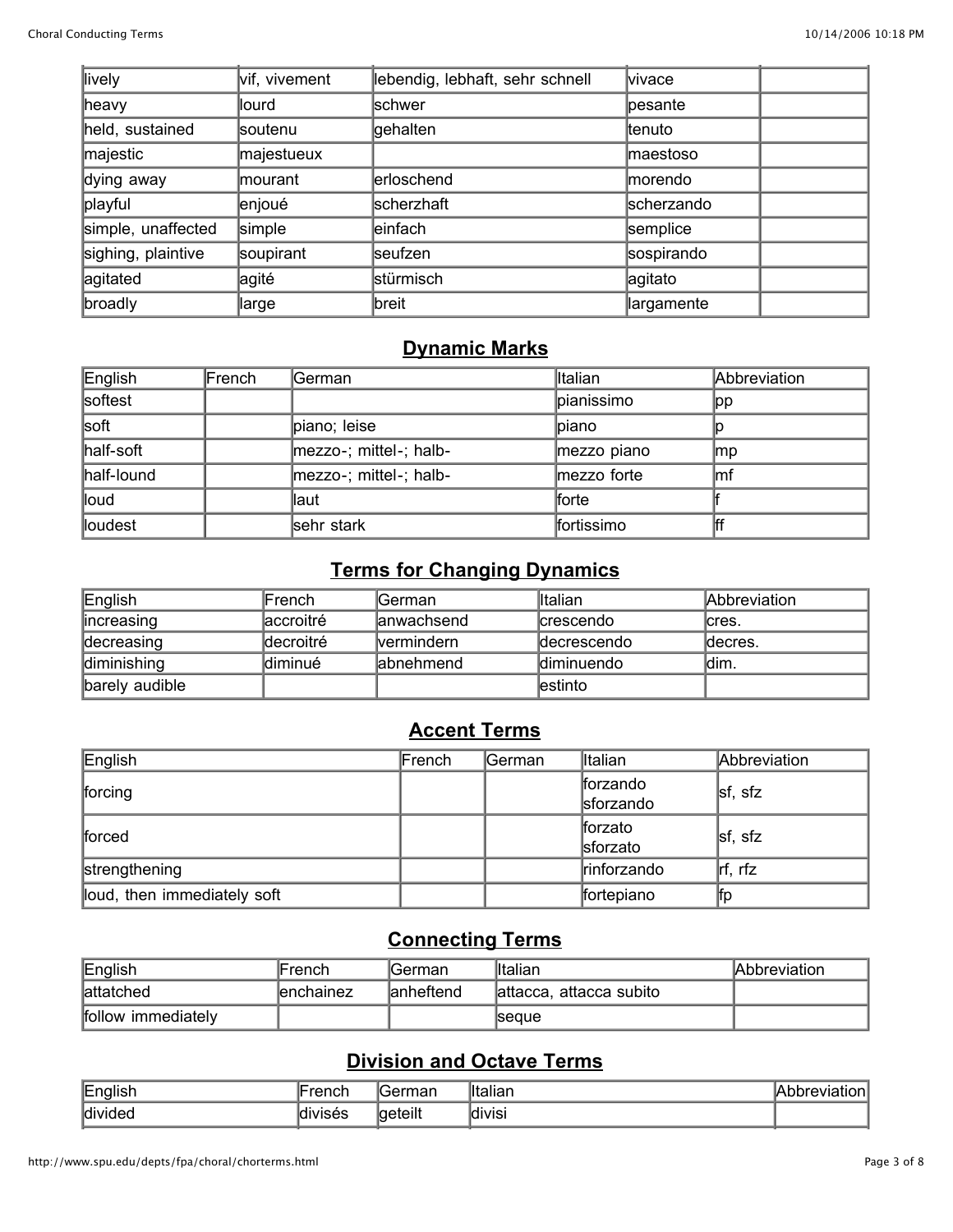| in unison                                      | lunis            | Izusammen         | all 'unisono                                    |  |
|------------------------------------------------|------------------|-------------------|-------------------------------------------------|--|
| $\mathsf{I}$ by two                            | lá 2 (á<br>deux) | zu 2 (zu<br>zwei) | a 2 (a due)                                     |  |
| loctave                                        |                  |                   | lottava, 8va                                    |  |
| play one octave higher than<br><b>Iwritten</b> |                  |                   | all 'ottava, ottava alta, ottava supra,<br>l8va |  |
| play one octave lower than<br>written          |                  |                   | lottava bassa, ottava sotta,<br>l8va            |  |
| with the octave                                |                  |                   | coll 'ottava                                    |  |

### **Terms Indicating a Return to Normal**

| English                  | French | German | lltalian   | Abbreviation |
|--------------------------|--------|--------|------------|--------------|
| return to a former tempo |        |        | a tempo    |              |
| as written, "in place"   |        |        | ∥oco       |              |
| as usual                 |        |        | a solito   |              |
| as at first              |        |        | come prima |              |
| las above                |        |        | come supra |              |
| exactly as written       |        |        | come sta   |              |

## **Repeats and Coda Procedures**

| English                                                             | French             | lGerman                  | lltalian          | Abbreviation |
|---------------------------------------------------------------------|--------------------|--------------------------|-------------------|--------------|
| As far as the sign (from the beginning)                             | ∣fin á la<br>signe | enden am Zeichen         | fin' al<br> segno |              |
| sign                                                                | signe              | Zeichen                  | ∣segno            |              |
| to the end (after repeating from the<br>$begin{bmatrix}$ beginning) | là la fin          | am Ende                  | al fine           |              |
| (repeat) from the beginning                                         | de la téte         | vom anfang, am<br>anfang | da capo           | $($ D.C. $)$ |
| (repeat) from the sign                                              | de la signe        | Wiederholungzeichen      | dal segno         | $($ D.S. $)$ |
| then the coda                                                       |                    |                          | poi la coda       |              |
| repeat                                                              | lrenvoi            | Wiederholung             | lancora           |              |
| end, finish                                                         | lfin               | Ende                     | <b>fine</b>       |              |
| next section follows immediately                                    |                    |                          | segue             |              |

#### **Pitch Letter Names**

| English | French   | German | Italian    | Abbreviation |
|---------|----------|--------|------------|--------------|
| C-flat  | ut bémol | ces    | do bemolle |              |
| C       | lut      | IС     | ldo        |              |
| C-sharp | ut diése | lcis   | do diesis  |              |
| D-flat  | ré bémol | des    | re bemolle |              |
| D       | lré      | D      | ⊪e         |              |
| D-sharp | ré diése | ldis   | re diesis  |              |
| E-flat  | mi bémol | les    | mi bemolle |              |
| E       | lmi      | Ε      | lmi        |              |
| E-sharp | mi diése | leis   | mi diesis  |              |
|         |          |        |            |              |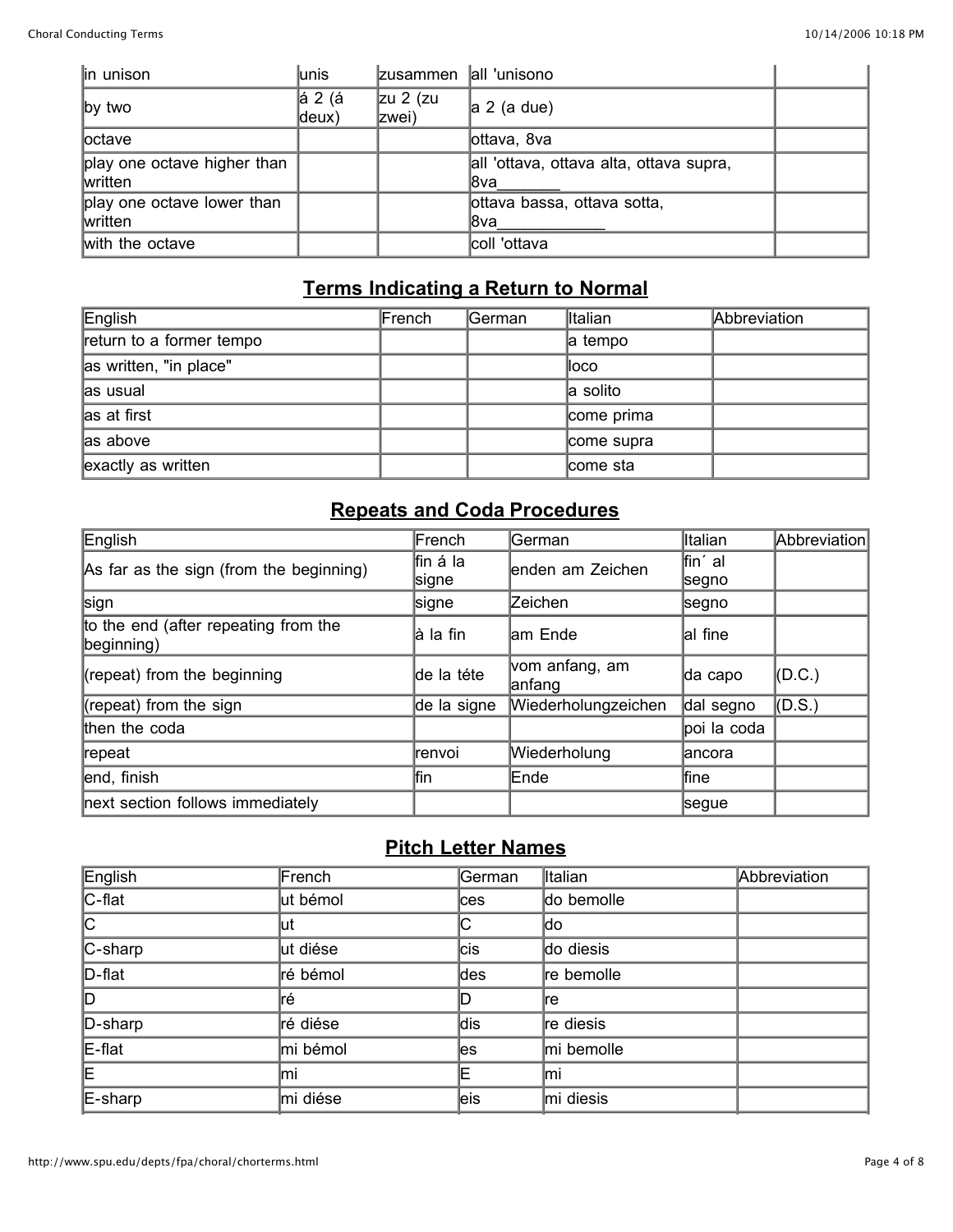| F-flat               | fa bémol         | ∤fes  | fa bemolle         |  |
|----------------------|------------------|-------|--------------------|--|
| F                    | lfa              | F     | lfa                |  |
| F-sharp              | fa diése         | ∣fis  | fa diesis          |  |
| G-flat               | sol bémol        | ges   | sol bemolle        |  |
| G                    | lsol             | G     | lsol               |  |
| G-sharp              | sol diése        | ∣gis  | sol diesis         |  |
| A-flat               | la bémol         | las   | la bemolle         |  |
| A                    | llа              | ΙA    | ∥a                 |  |
| A-sharp              | la diése         | lais  | la diesis          |  |
| B-flat               | si bémol         | B     | si bemolle         |  |
| lB.                  | lsi              | ℍ     | lsi                |  |
| B-sharp              | si diése         | ∣his  | si diesis          |  |
| Doubles illustrated: |                  |       |                    |  |
| G-double sharp       | sol double-diése | gisis | sol doppio diesis  |  |
| G-double flat        | sol double-bémol | geses | sol doppio bemolle |  |

# **Tonality**

| English       | <b>IFrench</b> | lGerman      | <b>Iltalian</b> | Abbreviation |
|---------------|----------------|--------------|-----------------|--------------|
| <b>Imajor</b> | <b>Imaleur</b> | lDur         | maggiore        |              |
| <b>Iminor</b> | <b>Imineur</b> | <b>Imoli</b> | lminore         |              |

#### **Odds 'n Ends**

| English | French              | <b>German</b> | <b>Italian</b> | Abbreviation |
|---------|---------------------|---------------|----------------|--------------|
| duet    | lduo                | Duett, Duo    | duetto         |              |
| ltrio   | terzette            | Terzett       | terzetto       |              |
| quartet | quatuor             | Quartett      | quartetto      |              |
| quintet | quintette, quintour | Quintett      | quintetto      |              |
| sextet  | sextette, sextour   | Sextett       | sestetto       |              |
| loctet  | loctette            | lOktett       | lotteto        |              |

#### **Nomenclature of Note Values**

| lu. s.             | British                                                                            | French        | German                       | Italian   | Spanish     |
|--------------------|------------------------------------------------------------------------------------|---------------|------------------------------|-----------|-------------|
| Whole              | semibreve                                                                          | ronde         | Ganze (Note)                 | semibreve | redonda     |
| Half               | minim                                                                              | blanche       | Halbe (Note)                 | bianca    | blance      |
| Quarter            | crotchet                                                                           | noire         | Viertel                      | Inera     | negra       |
| (quarter<br> rest) |                                                                                    | soupir        |                              |           |             |
| Eighth             | <i>c</i> uaver                                                                     | croche        | Achtel                       | Icroma    | corchea     |
| Sixteenth          | semiquaver                                                                         | double-croche | Sechzehntel                  | semicroma | semicorchea |
| Thirty-second      | demisemiquaver                                                                     | triple-croche | Zweiunddreissegstel biscroma |           | fusa        |
| Sixty-fourth       | hemidemisemiquaver  quadruple-croche  Vierundesechzigstel   semibiscroma  semifusa |               |                              |           |             |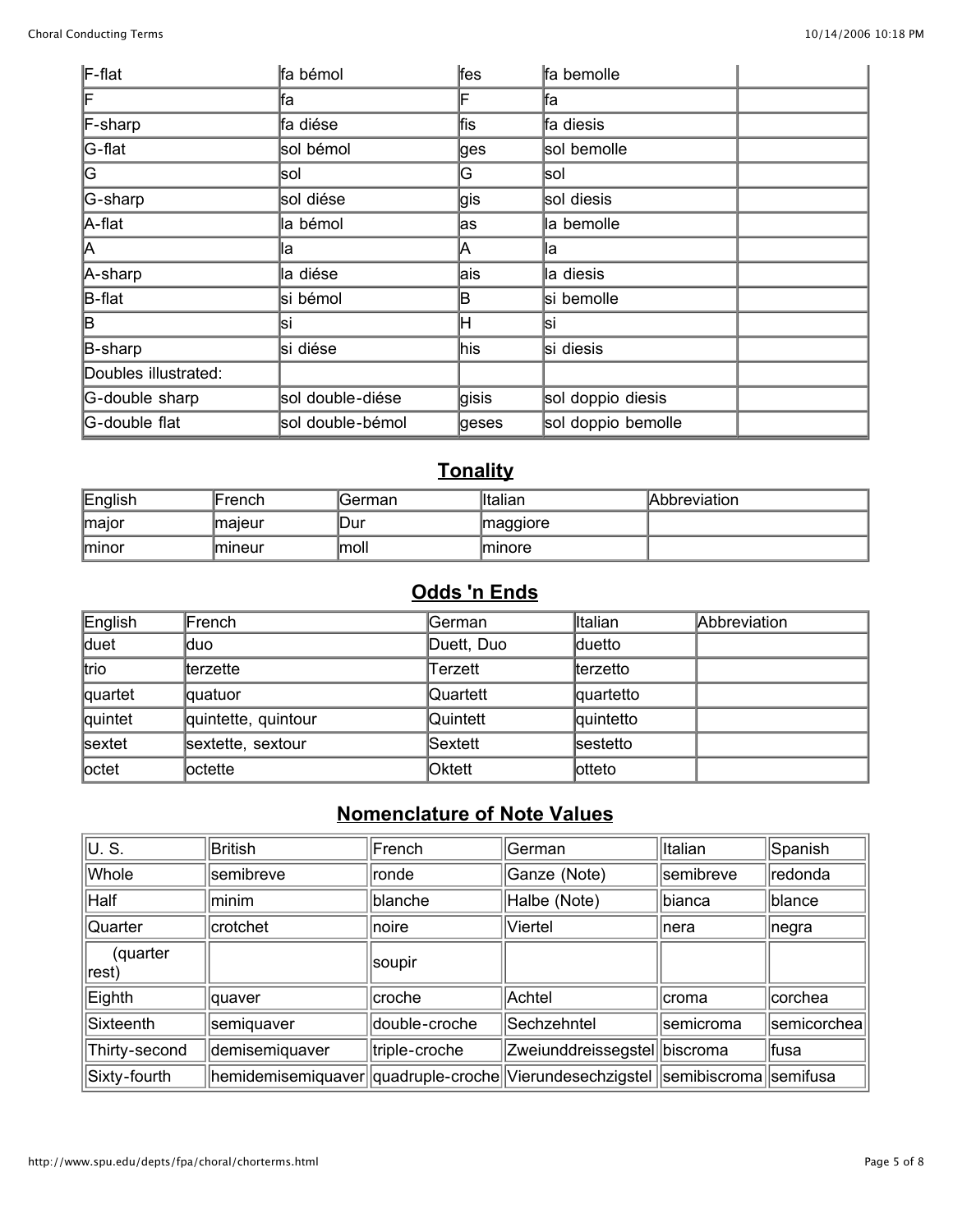### **Vocal Terms**

| English            | French        | German      | Italian                | Abbreviation |
|--------------------|---------------|-------------|------------------------|--------------|
| voice              | voix          | Stimme      | voce                   |              |
| chest voice        |               |             | voce di petto          |              |
| heat voice         |               |             | voce di testa          |              |
| two voices         |               |             | a due voci             |              |
| three voices, etc. |               |             | a tre voci, etc.       |              |
| equal voices       |               |             | voce pari, voci eguali |              |
| with the voice     |               |             | colla voce             |              |
| half voice         |               |             | mezza voce             |              |
| under, subdued     |               |             | sotto voce             |              |
| chorus             | choeur        | Chor        | lcoro                  |              |
| soprano            |               | Sopran      | soprano                |              |
| alto               |               | Alt         | alto                   |              |
| ltenor             |               | Tenore      | ltenore                |              |
| ∣bass              |               | Basso       | ∣basso                 |              |
| closed mouth       | bouche fermée | Brummstimme | bocca chiusa           | ∣b.c.        |

# **Strings Terms**

| English                                                       | French                        | German                | Italian       | Abbreviation |
|---------------------------------------------------------------|-------------------------------|-----------------------|---------------|--------------|
| <b>violin</b>                                                 | violon                        | Geige or Violine      | violino       |              |
| <b>violins</b>                                                | violons                       | Geigen or<br>Violinen | lviolini      |              |
| lviola                                                        | lalto                         | <b>Bratsche</b>       | viola         |              |
| violas                                                        | altos                         | <b>Bratschen</b>      | viole         |              |
| cello                                                         | violoncelle                   | Violoncell            | violoncello   |              |
| cellos (celli)                                                | violoncelles                  | Violoncelle           | violoncelli   |              |
| double bass, contrabass, bassviol, string contrebass<br>∣bass |                               | Kontrabass            | contrabasso   |              |
| double basses, et al.                                         | contrebasses                  | Kontrabasse           | contrabassi   |              |
| ∣harp                                                         | harpe                         | Harfe                 | arpa          |              |
| harps                                                         | harpes                        | Harfen                | arpe          |              |
| guitar                                                        | guitare                       | Gitarre               | chitarra      |              |
| string                                                        | corde                         | Saite                 | corda         |              |
| open string                                                   | corde á vide, corde á<br>iour |                       | corda vuota   |              |
| bow                                                           | archet                        | Bogen                 | archetto      |              |
| up-bow                                                        | poussé                        | Aufstrich             | arcata in su  |              |
| down-bow                                                      | ∣tiré                         | Abstrich              | arcata in giu |              |
| plucked                                                       |                               |                       | pizzicato     |              |
| bowed                                                         |                               |                       | larco         |              |
| frog, nut, heel                                               | ltalon                        | Frosch                | tallone       |              |
| at the point; at the tip                                      | pointe                        | Spitze                | punta d'arcol |              |
| on the fingerboard                                            | sur la touche                 | am Griffbrett         | sul tasto     |              |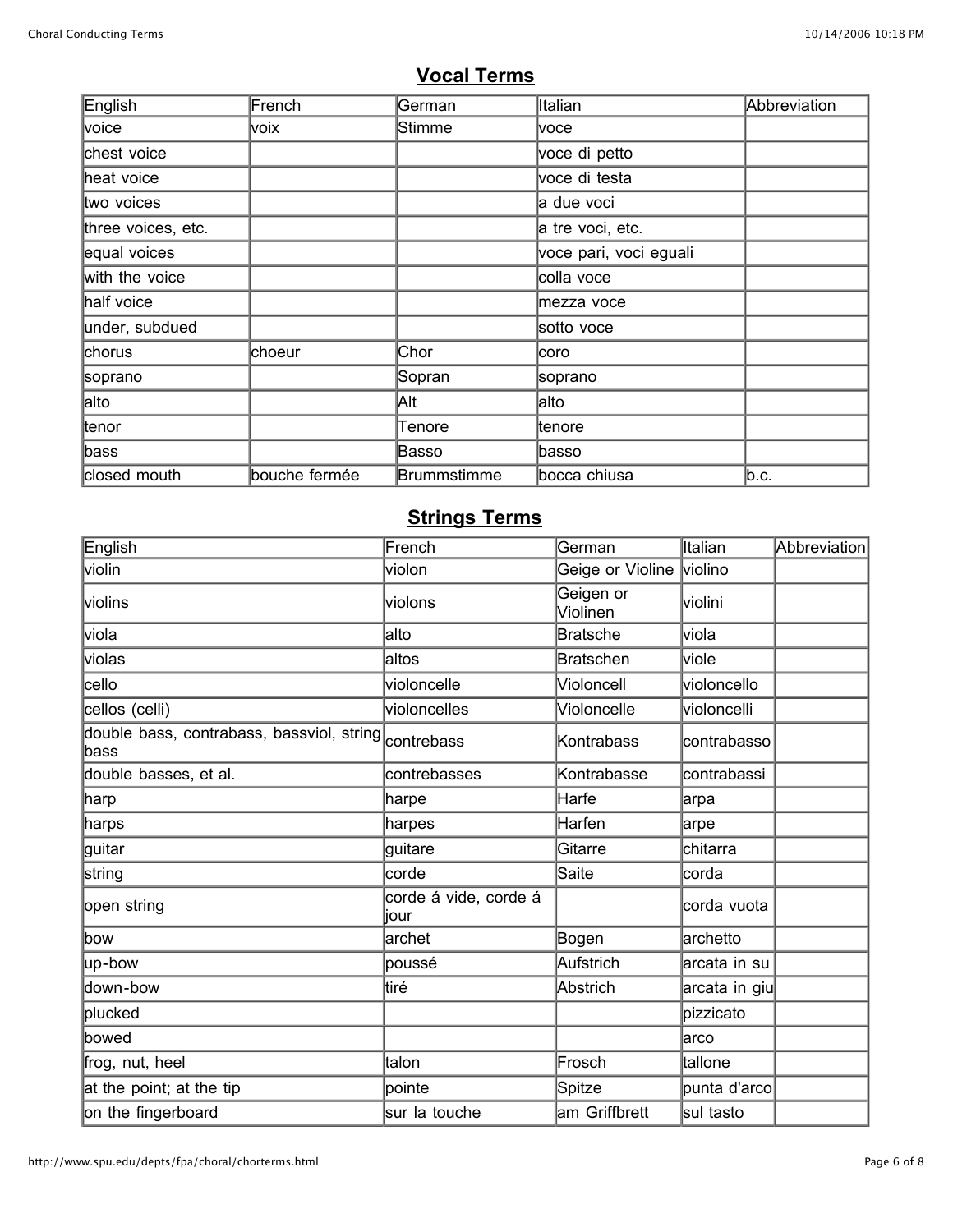ù.

| near the bridge     | sur le chevalet       | am Steg       | lsul<br>ponticello        |  |
|---------------------|-----------------------|---------------|---------------------------|--|
| with the wood       | avec le bois          | mit Holz      | col legno                 |  |
| in the ordinary way | mode ordinaire        | gewölnlich    | modo<br>lorinario         |  |
| with mute           | sourdine              | mit Dämpfer   | con sordino               |  |
| with mutes          | sourdines             | mit Dämpfern  | con sordini               |  |
| take off mutes      | enlevez les sourdines | Dämpfern weg  | via sordini               |  |
| without mutes       | sans sourdines        | ohne Dämpfern | <b>Isenza</b><br>lsordini |  |
| double stop         | double corde          | Doppelgriff   |                           |  |

## **Keyboard Terms**

| English                                           | French        | <b>IGerman</b>                                | <b>Iltalian</b>               | Abbreviation |
|---------------------------------------------------|---------------|-----------------------------------------------|-------------------------------|--------------|
| lorgan                                            | <b>lorgue</b> | <b>Orgel</b>                                  | lorgano                       |              |
| piano, pianofortepiano, pianoforte Piano, Klavier |               |                                               | piano, pianoforte, fortepiano |              |
| grand piano                                       | piano á queue | Flügel                                        | pianoforte a coda             |              |
| harpschord                                        | clavecin      | Cembalo, Keilflügen, Clavicimbel clavicembalo |                               |              |

### **Brass Terms**

| English           | French                | German                | Italian                    | Abbreviation |
|-------------------|-----------------------|-----------------------|----------------------------|--------------|
| brass instruments | instruments de cuivre | Blechinstrumenten     | stromenti d'ottone         |              |
| ∣horn             | cor                   | Horn                  | lcorno                     |              |
| ∣horns            | cors                  | Hörner                | lcorni                     |              |
| trumpet           | trompette             | Trompete              | ltromba                    |              |
| trumpets          | trompettes            | Trompeten             | ltrombe                    |              |
| cornet            | cornet á pistons      | Kornett               | cornetta                   |              |
| cornets           | cornets á pistons     | Kornetten             | cornette                   |              |
| trombone          | trombone              | Posaune               | trombone                   |              |
| trombones         | trombones             | Posaunen              | tromboni                   |              |
| bass trombone     | trombone basse        | Bassposaune           | trombone basso             |              |
| baritone          | bugle ténor (baryton) | Tenorhorn (Euphonion) | flicorno tenore (bombarda) |              |
| euphonium         | basse á pistons       | Baryton               |                            |              |
| ltuba             | ltuba                 | <b>Basstuba</b>       | ltuba                      |              |
| open              | ouvert                | loffen                | aperto                     |              |
| stopped           | bouche                | gestopft              | chiuso                     |              |
| brassy            | cuivre                | schmetternd           |                            |              |
| bells in the air  | pavillons en l'air    | Schalltrichter auf    | campane in aria            |              |

## **Woodwind Terms**

| English          | lFrench             | lGerman.                     | <b>Iltalian</b>    | Abbreviation |
|------------------|---------------------|------------------------------|--------------------|--------------|
| wind instruments | linstruments á vent | <b>Blasinstrumenten</b>      | stromenti di vento |              |
| <b>Iwoodwind</b> | linstruments á bois | <b>IHolzblasinstrumenten</b> |                    |              |
| <b>piccolo</b>   | petite flûte        | <b>Ikleine Flöte</b>         | flauto piccolo     |              |